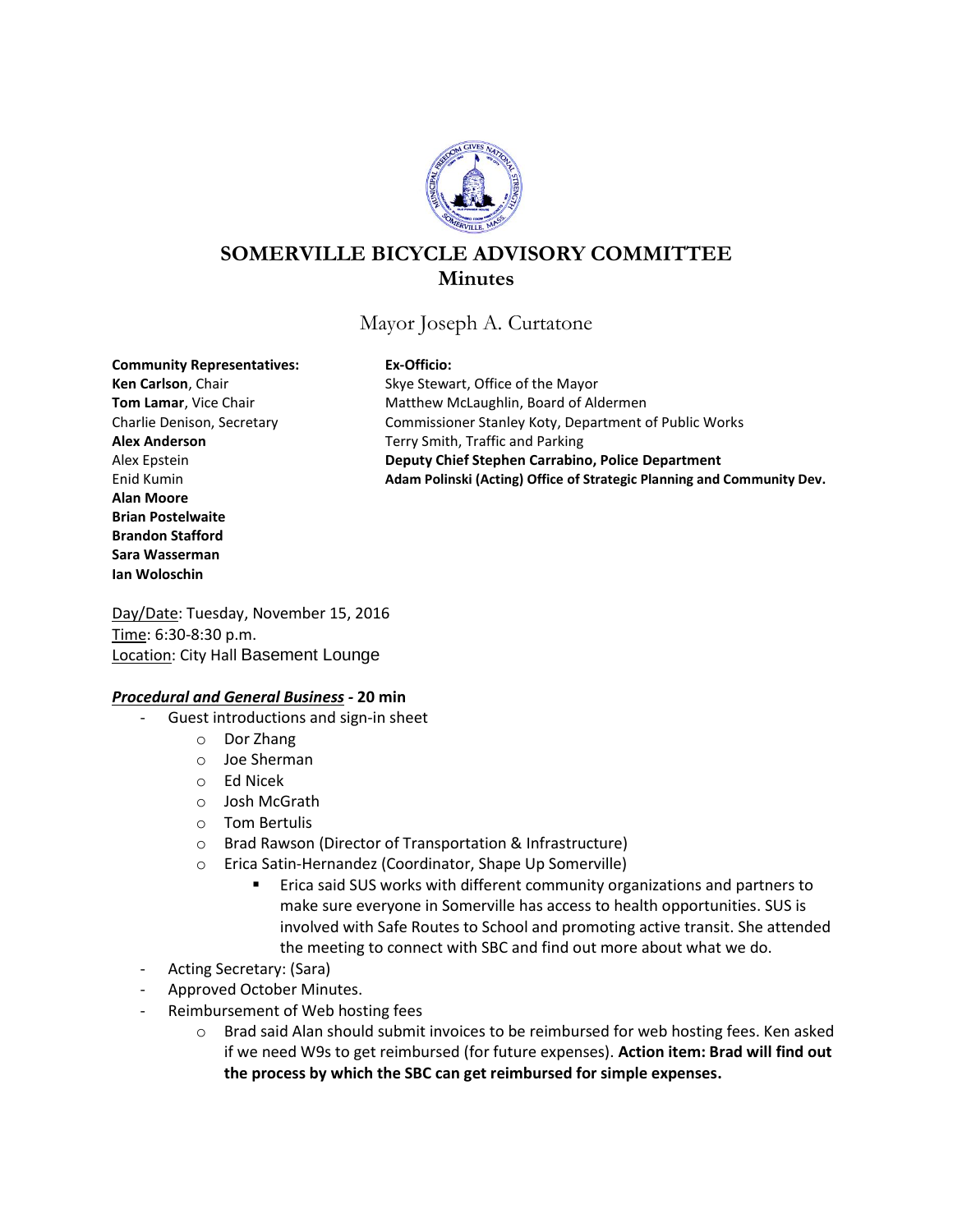- Thank you letter for Partners Healthcare multi-use path along Orange Line
	- o **Action item: Alan will draft thank you letter to the city and others involved with the creation of this path and will send to the committee before next meeting**. Committee voted to pre-approve it, pending edits and final approval from executive committee. Alan mentioned potential for another path along two unused tracks along the orange line that could connect this path and others in the area.
- New Member Application: Emily Balkam
	- $\circ$  Ken explained how to become a new member 6 meetings, show demonstrated interest in one of the 5 Es.
	- $\circ$  Emily talked about her experience as volunteer co-chair for Transportation Alternatives in NYC, as well as with the BCU (she had previously sent us a letter with a more detailed bio). She has attended eight SBC meetings and is excited to get more involved, particularly with the Encouragement Team. *{note after meeting, Committee members voted and unanimously approved Emily as a member and the Mayor's office also approved within a few days of the meeting- Emily is now an official member of the SBAC!}*

# **Road Rage / Hit and Run incident** – Joe Sherman

- Joe Sherman, who lives in Winter Hill and works as a video producer at Harvard, described his recent crash. He has been a daily bike commuter for years, always follows the rules and previously had no major issues while cycling. He was commuting home Tuesday (11/8) on Central St, approaching the intersection with Medford St. While waiting for the traffic light, he made eye contact with a driver at the light who was looking at her phone. He knocked on her window to ask her to pay attention and tried to politely reason with her. She began yelling so he gave up and faced forward. After the light turned green, he was about halfway through the intersection when he felt himself going over his handlebars. She drove away. Bystanders called 911 and a UPS driver got the license plate number. Police, fire and ambulance responded. He was at the ER until 1 am, had surgery the next day and stayed at the hospital until Thursday. He has an open fracture on his arm and will have a long recovery. He needs his hand for work (video editing) and is a drummer. He is going through the legal process now, working with Josh Zisson.
- {Not covered in the meeting- how we connected with Joe- Ken had heard about the crash through Facebook and connected with Joe by email then phone. Ken put Joe in touch with Chief Carrabino. Joe did not know that there were witnesses or that the driver was identified until he was connected with the deputy chief. Ken also connected Joe with Josh Zisson. Ken invited Joe to the SBAC meeting].
- Ken asked Deputy Carrabino if texting at a red light is illegal. Deputy Carrabino said yes you can use phones for GPS/maps or phone calls but can't read electronic media. The offense is nonsurchargeable so it won't make insurance go up. He said it's not illegal to *hold* a phone while driving.
- Ian asked if Joe had lights. Joe said he always rides at night with lights and reflectors, as well as a bell, a horn and a white helmet.
- Deputy Carrabino said originally the driver was charged with a misdemeanor, leaving the scene of an accident. He got it changed to two felonies – reckless operation and assault/battery with a dangerous weapon. The driver was mailed a citation and summons for arraignment.
- lan asked how likely the charges are to stick and whether this can be publicized to show that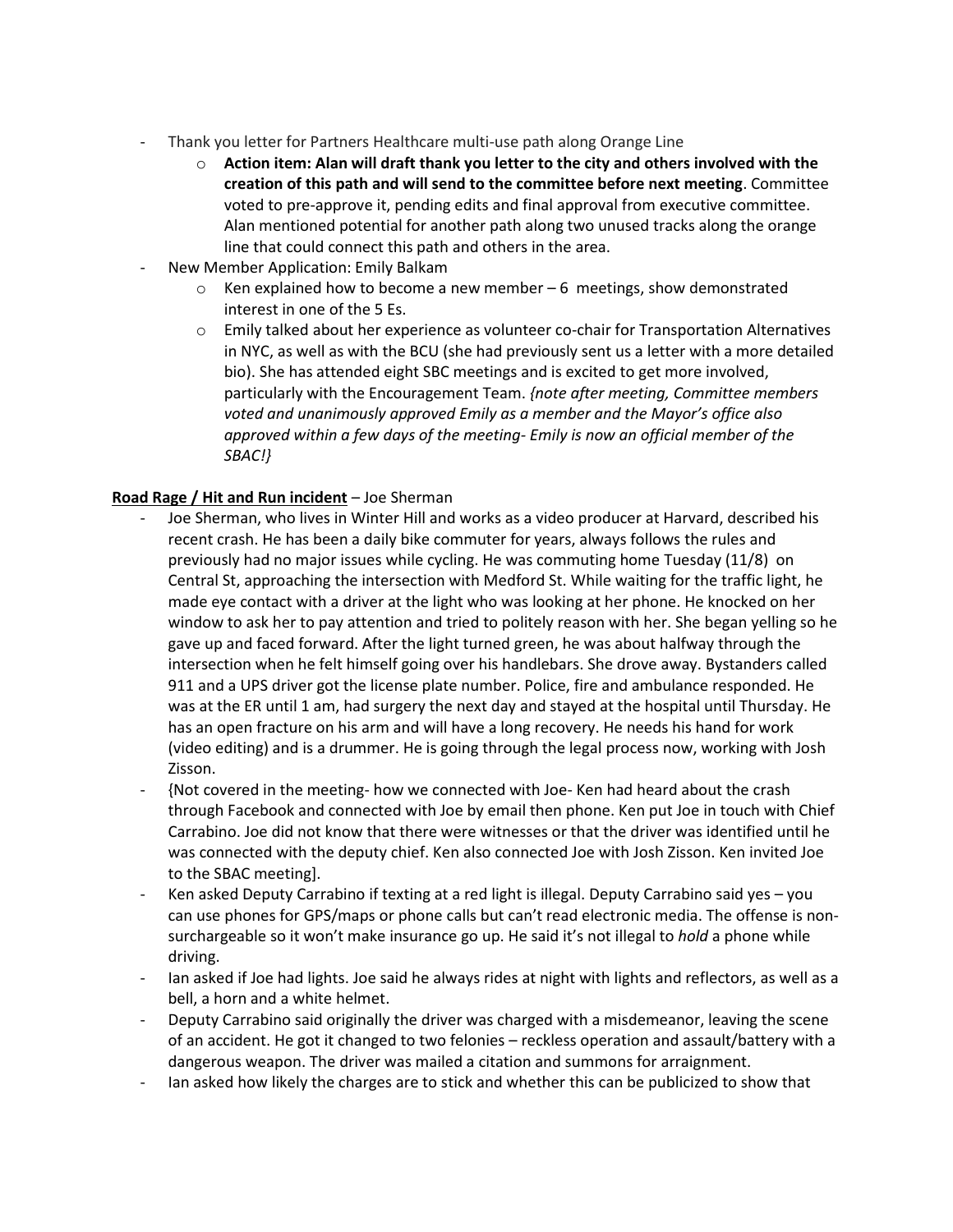drivers can't get away with it. Deputy said once the report hits court you can write about it.

- Joe said his lawyer advised that if it seems intentional, the driver's insurance might agree and not be liable. He'd then be left with medical bills and would have to sue the driver for personal assets.
- Brad said that testimonial stories can be part of education when appropriate. He asked how we can make sure we're telling stories to gain traction and reduce the likelihood people will engage in this behavior. He said we need a strategy to tell stories that elevates the discourse.
- Ken mentioned Geren Stone's letter to the editor of the Somerville Times. He also said the committee can look at the intersection to see how it can be made safer, especially as Central St. climbs uphill to Broadway with parked cars on either side leaving no safe place for cyclists. On Summer Street, parking was moved so that the bike lane was on the climbing side of the road. Could we do that? Ken also said Marshall St. will hopefully have contraflow in the next year.
- Brian asked if we can know the demographics of the driver. Deputy Carrabino said she's a Somerville resident born in 1987.
- Brad said the incident will get passed along to the mayor.
- Joe said that when he is able to edit again he would like to help with shooting / editing videos for bike education.

## *Focus: Winter is Coming-* **Ken - 15 min**

Suggested projects/issues/initiatives to focus on over the Winter

- #1 Priority- Bike Safety- keep working on ideas over the winter
- General
	- o City/BOA related
		- Meet individually and collectively with BOA members
		- Present to City Dept Heads
		- Replace Stan Koty as ex officio member with City Engineer
		- Encourage City to devote set % of transportation funds to bike
		- Ghost write bike safety column for Mayor
		- Promote moving ahead with Vision Zero Process
		- Annual Report- Target date to Adam- Feb 1
			- Including Accomplishments and Goals for 2017
			- Who can drive it? Sara and Tom volunteered to help Ken with Annual Report.
		- Increase SBC membership and increase member and non-member participation in sub teams
	- o Evaluation
		- **Tap into data mobility dashboard**
		- Help collect baseline data for Mobility study
		- Review Routine street re-paving list- make recommendations for priorities
		- **Protected bike lanes- where next?**
		- Contra flow- where next?
		- **Neighborways- work with Mark Chase**
		- Community Path- work with FCP
	- o Engineering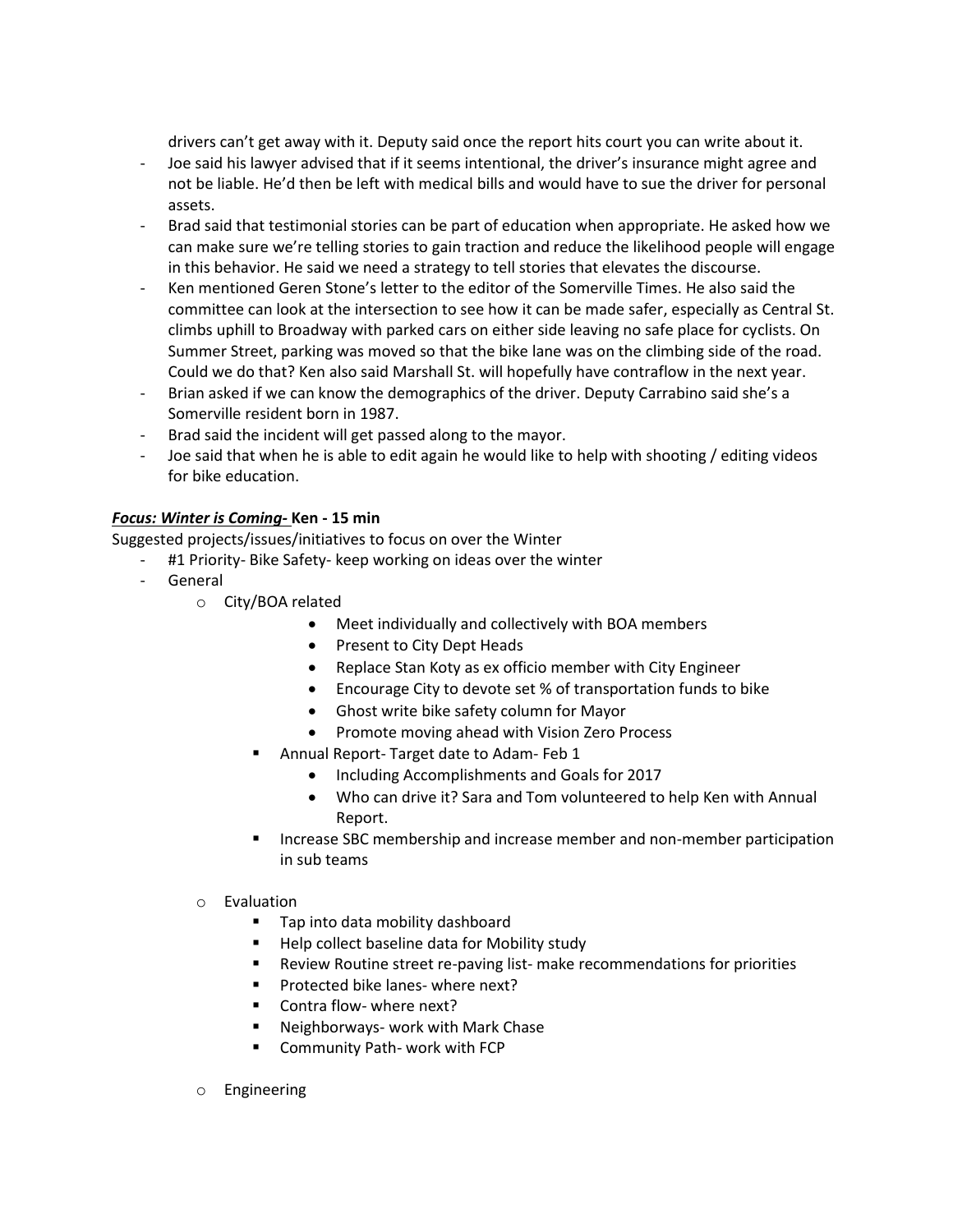- Increase ties with City Engineering
- Suggested projects
	- Cutter
	- College Ave
	- Elm
	- Lowell St CPX terminus
	- School St
	- Contraflow on Marshall St
- o Education
	- Create connection with High School
	- **Promote bike safety education**
	- **Prepare bicycle info for new residents**
	- **Help schedule Bike Talks for year**
- o Enforcement
	- **Dutch Reach promotion (e.g. parking permit renewals)**
	- Bike Box education- on site at intersections?
	- **Uber/Lfyt driver education**
	- Promote truck safety improvements/restrictions in Somerville
	- **Enforcing new 25 mph speed limit**
	- (Captain Jim Donovan will be our representative)

### *Review and Action Items from Meeting with the Mayor- Tom 15 min*

- Tom said the meeting with the mayor was productive and the mayor is a strong supporter.
- Tom talked about replacing Stan Koty as ex officio with an engineer from Rob King's organization. Brad said he is not sure who it will be but is working on it. He said the new engineer is starting soon.
- Tom said Skye Stewart is looking into finding a high school teacher to be a liaison.
- Side guards/cross over mirrors:
	- $\circ$  Tom said the city is using Volpe Standards for its own trucks. He doesn't know if that includes cross over mirrors. **Action item: Alex Epstein to update the Committee on the Volpe standards.** Ken asked if they can they be required for truck contractors with the city and how can we lobby for that. Brad suggested speaking up to our aldermen as constituents and said it's on Maryanne's radar with so many construction projects going on in her ward. Brad said it's an opportunity to write in appropriate levels of protection for contractors, which could include training/certification. We can't retroactively change contracts for current projects (Lincoln Park / Beacon) but Somerville Ave (Union to McGrath) is coming up. The design is at 25% and the bid will be put out in March.
		- Brad wants committee to look at the 25% design. The comment deadline is in about 30 days. **Action item: Brad to share the 25% design plans for Somerville Ave with the Committee; Brian to add to Engineering Team meeting agenda.**
		- Brad said we need to talk about the design of Somerville Ave and traffic management during sewer construction in Union, which will last 30 months and have an 18 stage traffic plan and will result in the ripping up of Somerville Ave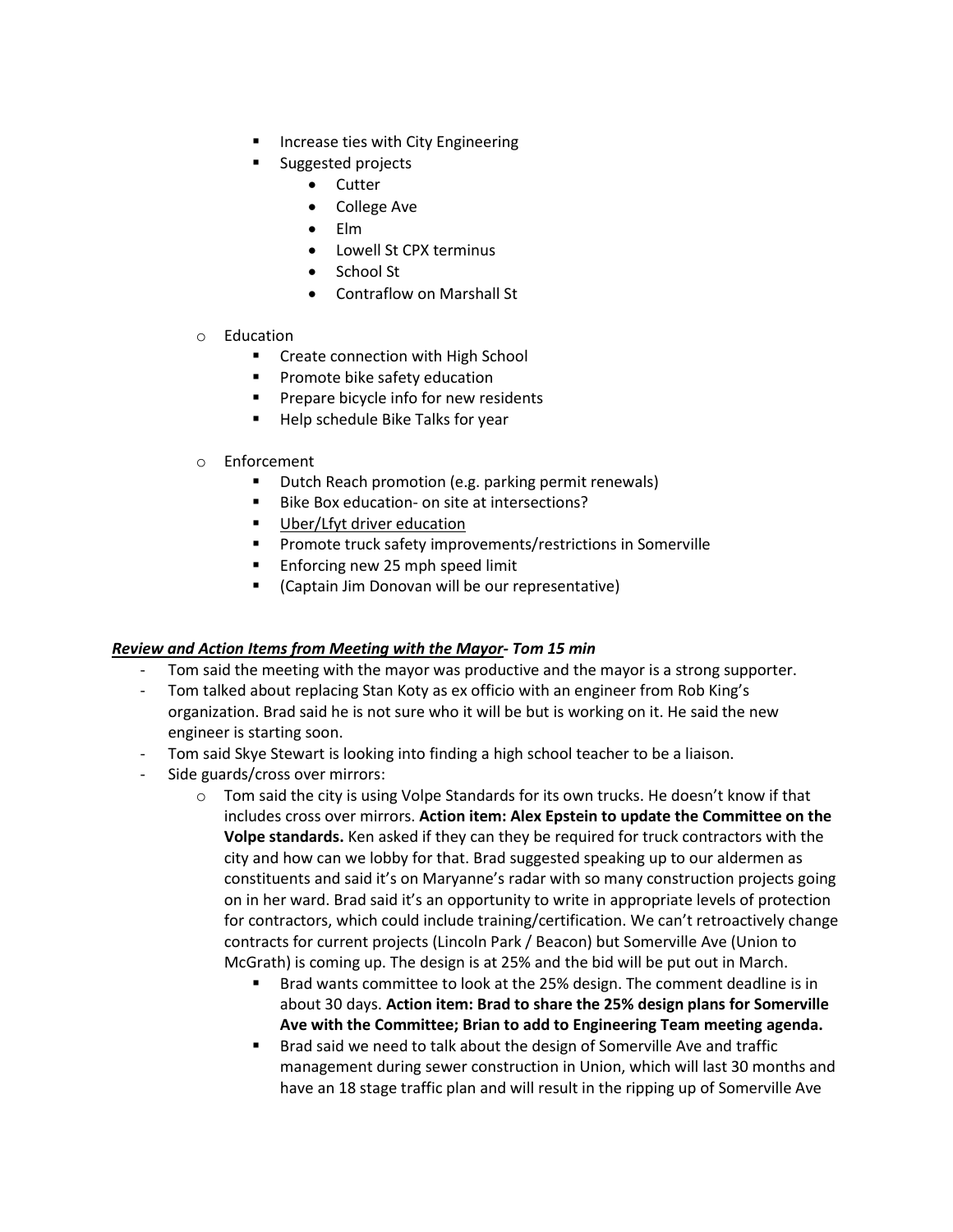between Union Sq and McGrath Highway. Ken said that's a good reason to push Webster changes forward.

- There will be a great opportunity to re-think bike facilities on Somerville Ave and the SBC should be bold and consider removal or parking for creation of bike lanes.
- Tom said the mayor liked our idea of his writing a column about bike safety to the Somerville Times. **Action item: Ken will ghost write a column for the Mayor on bike safety and will draft it before the next meeting for review**. Alex A. referenced a relevant blog post written recently by the Vice Mayor of Cambridge. [\(http://www.cambridgeday.com/2016/11/12/the-evolution](http://www.cambridgeday.com/2016/11/12/the-evolution-of-a-motorist-bicycle-safety-will-inconvenience-but-we-must-save-lives/)[of-a-motorist-bicycle-safety-will-inconvenience-but-we-must-save-lives/\)](http://www.cambridgeday.com/2016/11/12/the-evolution-of-a-motorist-bicycle-safety-will-inconvenience-but-we-must-save-lives/)
- Brad noted that the end of year would be a good time for the column since it is a time for reflection.
- Tom said they talked about the use of flex posts and vertical elements to more rapidly build up a network of protected bike lanes.
- Tom said they talked a lot about Webster Ave. The mayor liked the Webster option that involved removing parking on both sides. Ken asked if we should start talking to businesses on Webster about parking removal. Brad suggested asking Maryanne her opinion. Ken suggested having a point person for Webster (someone in Ward 2). Ken and Brandon will take this on and will meet with Maryanne. Alex said he could talk to the owners of Workbar, which is nearby. Brian suggested asking Geren Stone to speak with Maryanne. Brandon said Geren's incident is an example of a near-death incident here in Somerville. Brad said Webster will be ripped up by Eversource in the spring and when they restore it (end of school year) we'll have the opportunity to repave, redo markings, etc.
- **Action item: Ken, Brandon and Geren Stone to meet with Maryanne Heuston about parking removal on Webster Ave**.
- Ken asked Brad how he thought the meeting went. Brad said it was a great meeting and the mayor "gets this stuff intuitively." The mayor is encouraging us to be progressive.

# *Update from City- Adam 30 min*

- Update on Senior Transportation Planner position
	- $\circ$  Personnel office is bogged down but hoping to start interviews very soon. It's not too late for other candidates to apply.
- Progress on mobility data dashboard
	- $\circ$  It'll be a couple months before it's up and running. Somerstat is still understaffed.
	- $\circ$  Adam finished entering bike/ped counts, with the exception of a few sheets still coming in. Based on what he has entered so far (30 out of 36), the raw numbers are fairly similar, with slight ped increases.
- Detailed bike facility plan for Beacon St before Winter
	- $\circ$  Adam will attend Beacon meeting on Thursday (11/18). Ken said he measured Beacon between Park and Washington and put together recommendations. The parking lane on Beacon between Washington and Park is "gigantic" – he recommends putting back the bike lane for the winter. Brad responded and said it's a temporary parking lane and there's full intention to create a bike facility there. Ian said the parking lane is being used -- construction equipment is parked there almost every night. Ken said bike traffic on Beacon seems to be back to what it used to be. He said we need bike facilities one way or the other on the upper part of Beacon.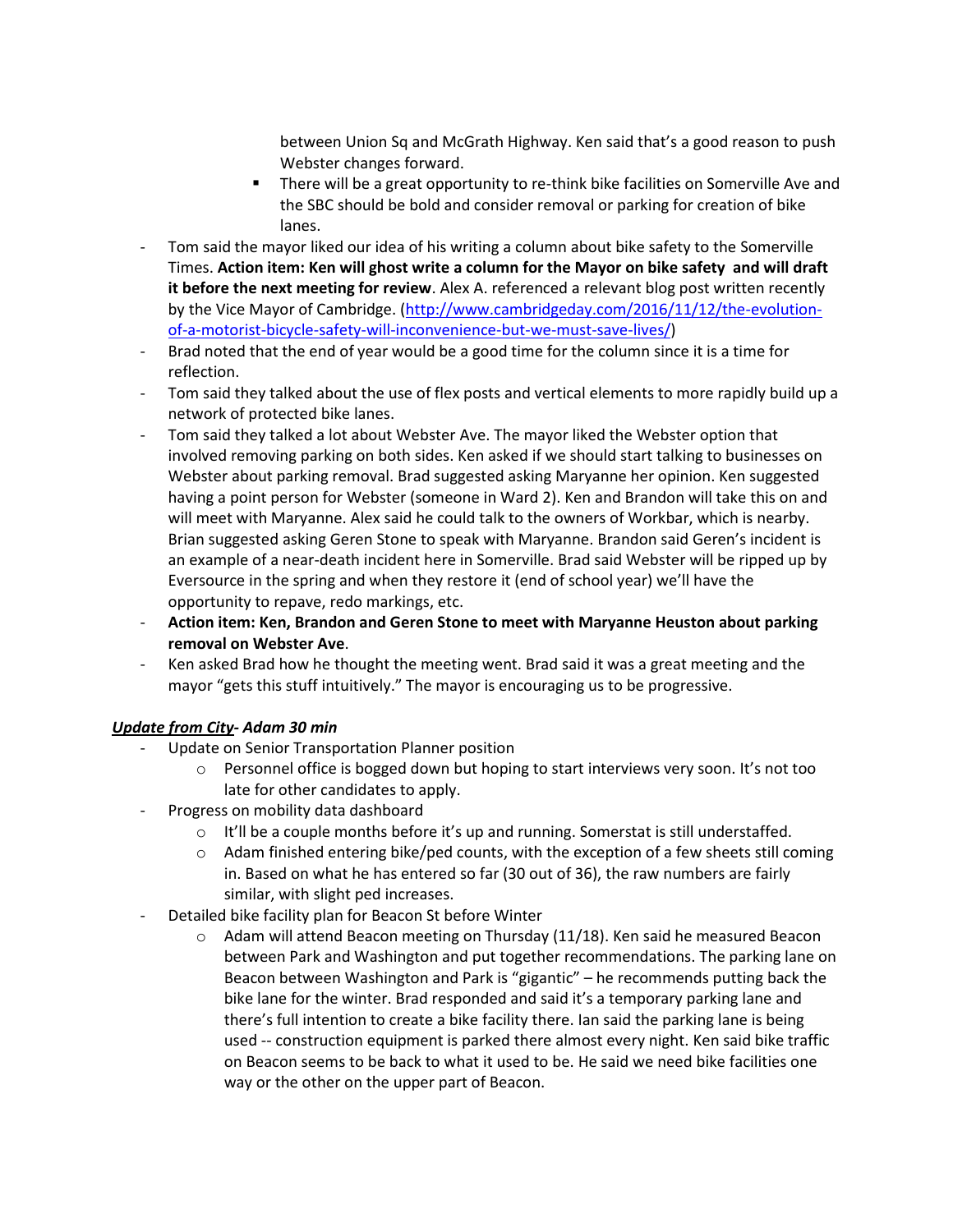- Timing of striping for Highland and Summer St
	- $\circ$  Adam said Highland is basically done and working pretty well so far. Ian said it works really well but asked if we can put bollards where cars are turning right onto College Ave since a lot of cars are moving into the bike lane there before they turn. Adam will look into it but said it won't happen before winter. He will investigate if cones could be put down. Ian asked if there are plans for more green paint and Adam said there are no plans for more green paint. **Action item: Brandon said engineering will come up with a bollard design to help with this problem over the winter.**
- Summer street
	- $\circ$  Adam said the striping is nearly all complete on Summer St, including bus stop markings. Ken said we should take photos of Summer Street and post in Facebook to tell people how to bike downhill toward Union using the sharrows. Ken asked about super sharrows going downhill toward Davis. Adam said they won't be added due to that section's pavement quality but that regular sharrows could be considered. Ken said it'd be helpful to have a brainstorming about where to add sharrows and/or fix faded bike lanes. Adam said Terry is on top of the maintenance aspect. Ken said we should think about new facilities where they make sense.
- Dane Street- Timing for re-paving in 2017 and current plans for bike facilities
	- o **Action item: Adam will send 100% plans for Dane St**, which are similar to what was discussed previously. There are bike lanes coming from both sections and then at the crest of the hill they turn into sharrows going downhill. Adam said there's a five-foot lane on one side and two 10-foot travel lanes. They city removed a few spaces by Extra Space Storage and others by Dane and Washington for sight line purposes. Tom said the plan is what we'd expected. Adam said the new lanes/sharrows should happen in the spring.
- Speed limit reductions:
	- $\circ$  Adam said he is the point person on traffic calming: speed zoning, safety zones, traffic calming, neighborways. The city gets requests all the time for speed bumps from constituents and they want to make the process more transparent. Adam will make a "traffic calming 101" guide for residents and aldermen. Brian mentioned that most of the streets we work on are not traffic calming; they're getting people from place to place. Alan asked about the process for getting a school zone declared. Adam thinks it's through MassDOT but is not positive. Alan is wondering about getting two more streets designated as school zones near the Kennedy School. Ken asked Erica if Safe Routes to School has guidelines for speed. Erica explained a little more about SRTS and said funding offered for SRTS is more to give assistance in terms of education and less about construction.
- Powder House School:
	- $\circ$  There's a meeting at the West Somerville Neighborhood School tomorrow night (11/16) to present the final design of the park at the Powder House school site, which includes a multi modal path. Everyone is encouraged to go out and support. Tom said he would be there and Adam passed around the plan.

### *Team Updates- 40'*

**Encouragement**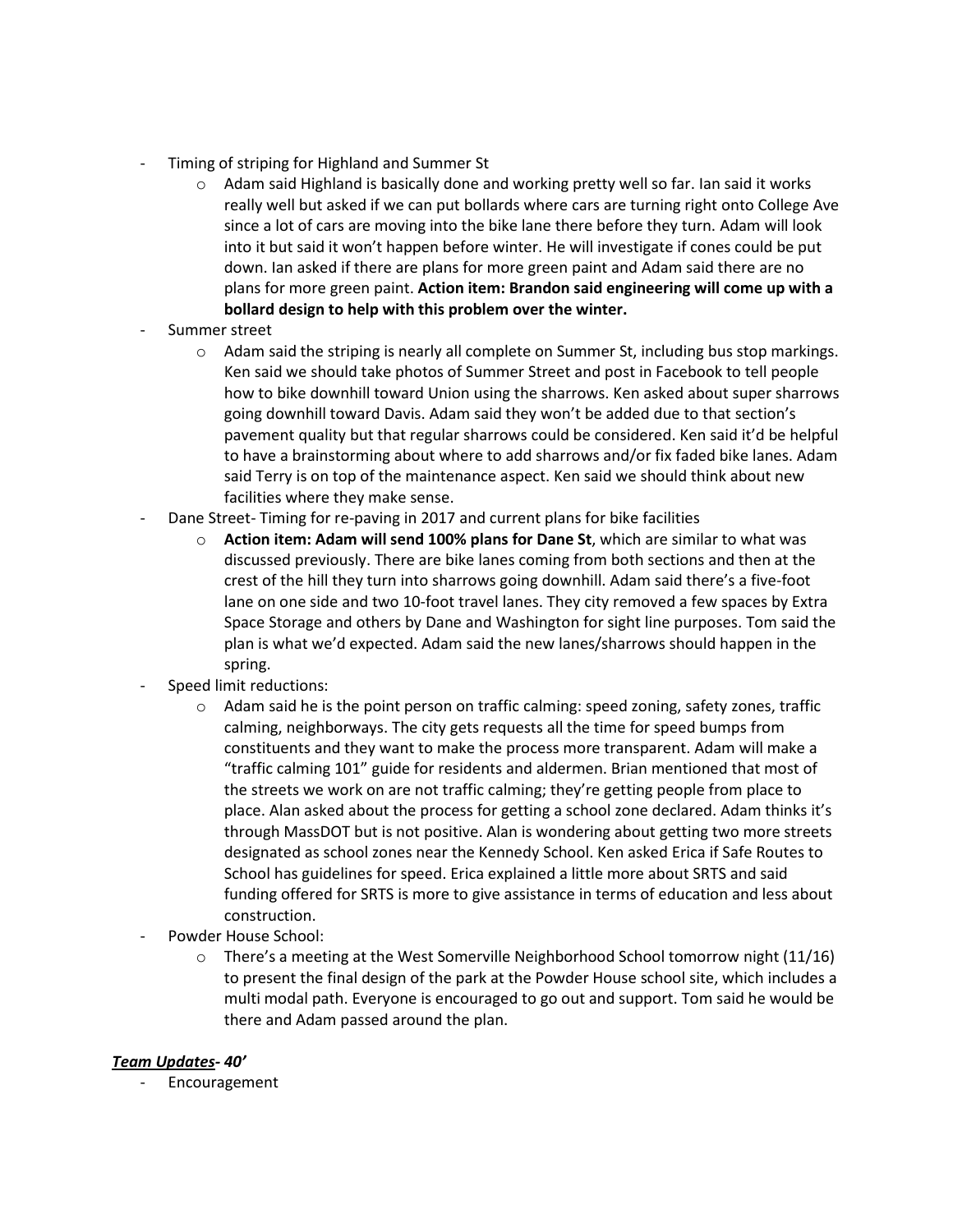- o Tour de Somerville in October- Review and ideas for improvement Alex 5'
	- The event was Saturday, October 29, and had about 37 riders on a drizzly day. It was a quick route through the city covering places on the Scout's Honor list. The ride stopped for a break in Davis and ended at Aeronaut. Perks were the more casual element / socializing. Improvements: Earlier planning would be better. Sara added that three police officers were there and did a great job directing traffic so the group could stay together. Ken suggested combining with Cambridge or Medford next year to mix up the ride and make it longer. Brian said in the past the history ride was always shorter with a lot of stops and the tour de Somerville was longer with fewer stops.
- o Illuminations Ride Brian 5'
	- It will be Saturday, December 16. Brian has posters ready to be printed. He is thinking about relocating the start by the War Memorial building (high school library), to get away from the crowded area with the trolleys. Ken said that's a great idea since it's nearby but separate. Brian said last year there was also concern with cyclists overrunning all the snacks at city hall at the end. Should we finish someplace else? Can we end it with our own stuff at the same place? **Action item: Brian to decide where to end the Illuminations ride.** Brian needs to know by Thanksgiving.
- **Education** 
	- o Sara gave a recap of recent team meeting. Laura Borelli shared insight about starting an advocacy club for cyclists at Cambridge Rindge and Latin. The team will work on data collection about Somerville HS cyclists in early spring and continue to work on finding a liaison from the high school. Sara asked Erica about existing data about student cyclists. Erica said the Youth Risk Behavior Survey asks students how they get to school and is given every year. It alternates each year between being administered to middle school students and high school students. **Action item: Sara to follow up with Erica to get a contact person (Corey Mashburn) who can help with getting access to high school survey data.**
	- $\circ$  Sara briefly explained potential public safety campaign to decrease dooring, with the help of Ian's friend, Erez Yoeli, a behavior economist at Harvard. Erez would help design a Facebook campaign that would reach drivers (Dutch Reach) and would reach cyclists that we do not already reach (information about door zone). Erez may apply for funding from Harvard and Yale.
- Engineering- Brian 5'
	- o Winter projects
		- Webster
		- Marhsall contraflow
		- **Cutter Ave**
		- College Ave improvements (general)
		- Elm street improvements
		- Community path terminus at Lowell
		- School Street improvements
		- Powderhouse rotary